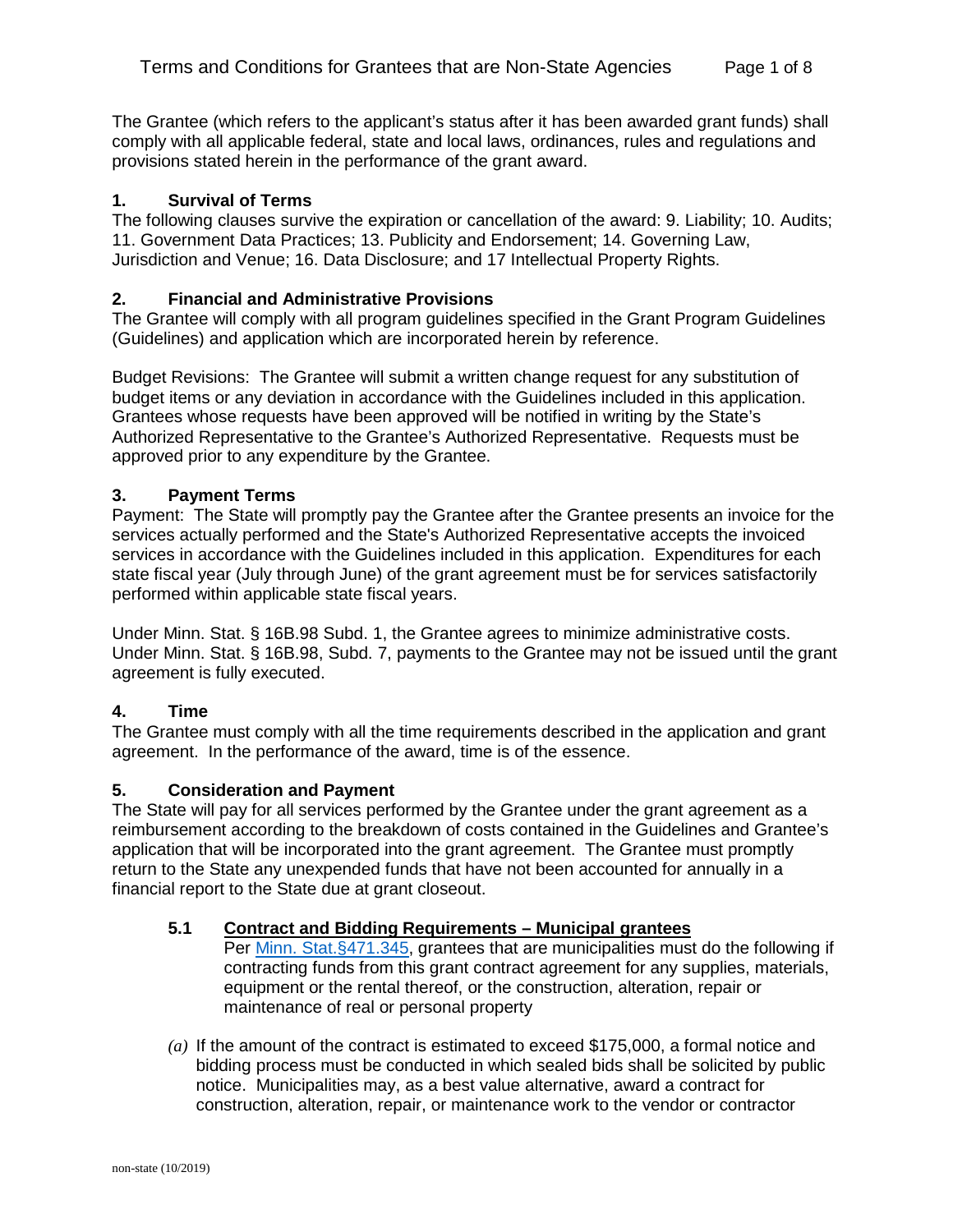offering the best value under a request for proposals as described in Minn. [Stat.§16C.28,](https://www.revisor.leg.state.mn.us/statutes/?id=16C.28) Subd. 1, paragraph (a), clause (2)

- *(b)* If the amount of the contract is estimated to exceed \$25,000 but not \$175,000, the contract may be made either upon sealed bids or by direct negotiation, by obtaining two or more quotations for the purchase or sale when possible, and without advertising for bids or otherwise complying with the requirements of competitive bidding. All quotations obtained shall be kept on file for a period of at least one year after receipt thereof. Municipalities may, as a best value alternative, award a contract for construction, alteration, repair, or maintenance work to the vendor or contractor offering the best value under a request for proposals as described in [Minn.](https://www.revisor.leg.state.mn.us/statutes/?id=16C.28)  [Stat.§16C.28,](https://www.revisor.leg.state.mn.us/statutes/?id=16C.28) Subd. 1, paragraph (a), clause (2) and paragraph (c).
- *(c)* If the amount of the contract is estimated to be \$25,000 or less, the contract may be made either upon quotation or in the open market, in the discretion of the governing body. If the contract is made upon quotation it shall be based, so far as practicable, on at least two quotations which shall be kept on file for a period of at least one year after their receipt. Alternatively, municipalities may award a contract for construction, alteration, repair, or maintenance work to the vendor or contractor offering the best value under a request for proposals as described in [Minn. Stat.§16C.28,](https://www.revisor.leg.state.mn.us/statutes/?id=16C.28) Subd. 1, paragraph (a), clause (2)
- *(d)* Support documentation of the bidding process utilized to contract services must be included in the grantee's financial records, including support documentation justifying a single/sole source bid, if applicable.
- *(e)* For projects that include construction work of \$25,000 or more, prevailing wage rules apply per; [Minn. Stat. §§177.41](https://www.revisor.leg.state.mn.us/statutes/?id=177.41) through [177.44](https://www.revisor.leg.state.mn.us/statutes/?id=177.44) consequently, the bid request must state the project is subject to *prevailing wage*. These rules require that the wages of laborers and workers should be comparable to wages paid for similar work in the community as a whole. A prevailing wage form should accompany these bid submittals.

#### **5.2 Contract and Bidding Requirements – Non-governmental grantees**

A nongovernmental organization is an organization that is a nonprofit, also known as a charitable organization, that is formed for the purpose of fulfilling a mission to improve the common good of society rather than to acquire and distribute profits. The organization meets the definition in [Minn. Stat. 309.50](https://www.revisor.leg.state.mn.us/statutes/?id=309.50#stat.309.50.4)  [Subd. 4](https://www.revisor.leg.state.mn.us/statutes/?id=309.50#stat.309.50.4) and meets the definitions defined in the Internal Revenue Service code, with the most common type being a 501 (c) (3).

- *(f)* Any services and/or materials that are expected to cost \$100,000 or more must undergo a formal notice and bidding process.
- *(g)* Services and/or materials that are expected to cost between \$25,000 and \$99,999 must be competitively awarded based on a minimum of three (3) verbal quotes or bids.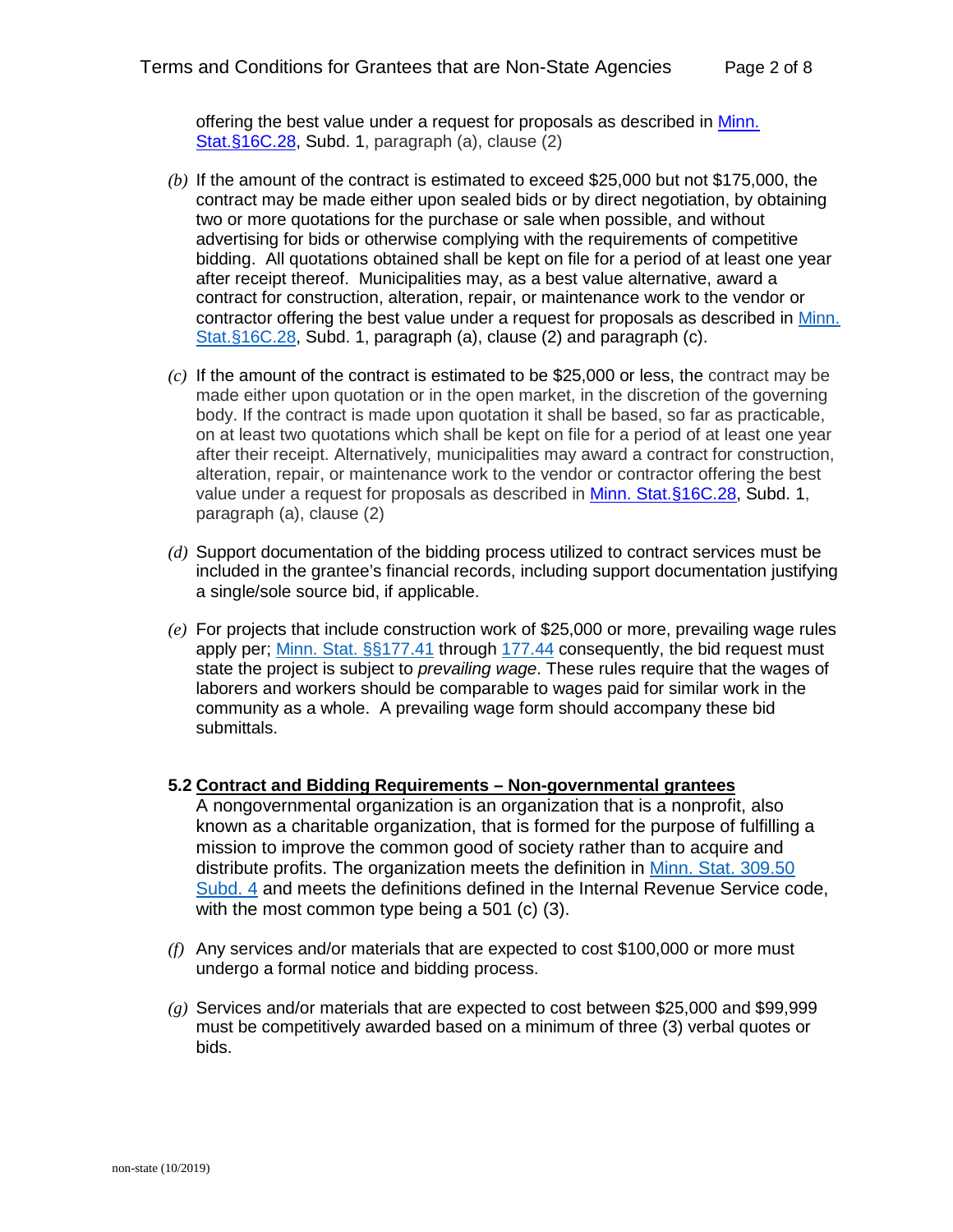- *(h)* Services and/or materials that are expected to cost between \$10,000 and \$24,999 must be competitively awarded based on a minimum of two (2) verbal quotes or bids or awarded to a targeted vendor.
- *(i)* The grantee must take all necessary affirmative steps to assure that targeted vendors from businesses with active certifications through these entities are used when possible:
	- a. [State Department of Administration's Certified Targeted Group, Economically](http://www.mmd.admin.state.mn.us/process/search/)  [Disadvantaged and Veteran-Owned Vendor List](http://www.mmd.admin.state.mn.us/process/search/)
	- b. Metropolitan Council's Targeted Vendor list: [Minnesota Unified Certification](https://mnucp.metc.state.mn.us/)  **[Program](https://mnucp.metc.state.mn.us/)**
	- c. Small Business Certification Program through Hennepin County, Ramsey County, and City of St. Paul: [Central Certification Program](https://www.stpaul.gov/departments/human-rights-equal-economic-opportunity/contract-compliance-business-development/central)
- *(j)* The grantee must maintain written standards of conduct covering conflicts of interest and governing the actions of its employees engaged in the selection, award and administration of contracts.
- *(k)* The grantee must maintain support documentation of the purchasing and/or bidding process utilized to contract services in their financial records, including support documentation justifying a single/sole source bid, if applicable.
- *(l)* Notwithstanding (a) (d) above, the State may waive bidding process requirements when:
	- Vendors included in response to competitive grant request for proposal process were approved and incorporated as an approved work plan for the grant
	- It is determined there is only one legitimate or practical source for such materials or services and that grantee has established a fair and reasonable price.
- *(m)* For projects that include construction work of \$25,000 or more, prevailing wage rules apply per; [Minn. Stat. §§177.41](https://www.revisor.leg.state.mn.us/statutes/?id=177.41) through [177.44](https://www.revisor.leg.state.mn.us/statutes/?id=177.44) consequently, the bid request must state the project is subject to *prevailing wage*. These rules require that the wages of laborers and workers should be comparable to wages paid for similar work in the community as a whole. A prevailing wage form should accompany these bid submittals.
- *(n)* The grantee must not contract with vendors who are suspended or debarred in MN: <http://www.mmd.admin.state.mn.us/debarredreport.asp>

# **6. Conditions of Payment**

All services provided by the Grantee under the grant agreement must be performed to the State's satisfaction, as determined at the sole discretion of the State's Authorized Representative so named in the grant agreement and in accordance with all applicable federal, state, and local laws, ordinances, rules and regulations. The Grantee will not receive payment for work found by the State to be unsatisfactory or performed in violation of federal, state or local law.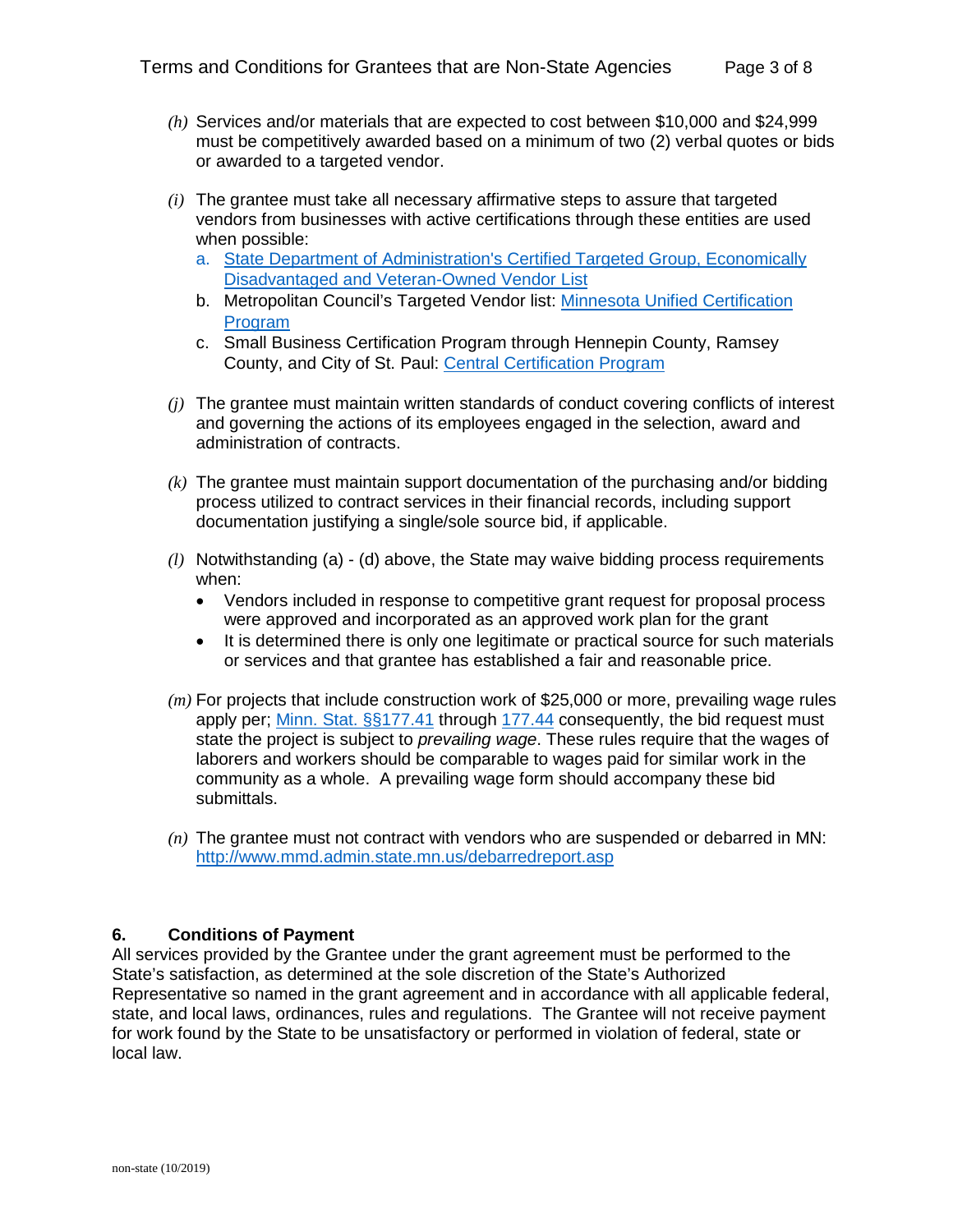# **7. Authorized Representative**

The State's Authorized Representative or his/her successor, is so named in the grant agreement and has the responsibility to monitor the Grantee's performance and has the authority to accept the services provided under the grant agreement opportunity. If the services are satisfactory, the State's Authorized Representative will certify acceptance on each invoice submitted for payment.

The Grantee's Authorized Representative is so named in the grant agreement. If the Grantee's Authorized Representative changes at any time during the grant agreement, the Grantee must immediately notify the State.

### **8. Assignment, Amendments, Waiver, and Grant Agreement Complete**

The Grantee may neither assign nor transfer any rights or obligations under the grant agreement without the prior consent of the State and a fully executed Amendment, executed and approved by the same parties who executed and approved the grant agreement, or their successors in office.

Any amendment to the grant agreement must be in writing and will not be effective until it has been executed and approved by the same parties who executed and approved the original grant agreement, or their successors in office.

If the State fails to enforce any provision of the grant agreement, that failure does not waive the provision or its right to enforce it.

The grant agreement contains all negotiations and agreements between the State and the Grantee. No other understanding regarding the grant agreement, whether written or oral, may be used to bind either party.

#### **9. Liability**

Grantee must indemnify, save and hold the State, its agents, and employees harmless from any claims or causes of action, including all attorneys' fees incurred by the State arising from the performance of the grant agreement by the Grantee or the Grantee's agents or employees. This clause will not be construed to bar any legal remedies the Grantee may have for the State's failure to fulfill its obligations under the grant agreement and subsequent grant agreements. The liability for Grantees that are municipalities is governed by Minn. Stat. § 466 and any other applicable law, rule or regulation.

#### **10. Audits**

Under Minn. Stat. § 16B.98, Subd. 8, the books, records, documents, and accounting procedures and practices of the Grantee or other party that are relevant to the grant agreement or transaction are subject to examination by the State, and/or the State Auditor or Legislative Auditor as appropriate, for a minimum of six years from the grant agreement end date, receipt and approval of all final reports, or the required period of time to satisfy all state and program retention requirements, whichever is later. Federal audits shall be governed by requirements of federal regulations.

If applicable, if the Grantee (known as the "subrecipient" in the Code of Federal Regulations) receives federal assistance from the State of Minnesota, it will comply with the Single Audit Act Amendments of 1996 and the Office of Management and Budget's Uniform Guidance: Cost Principles, Audit, & Administrative Requirements for Federal Awards, Subpart F (2 CFR 200) ; and, required audit reports must be filed with the State Auditor's Office, Single Audit Division,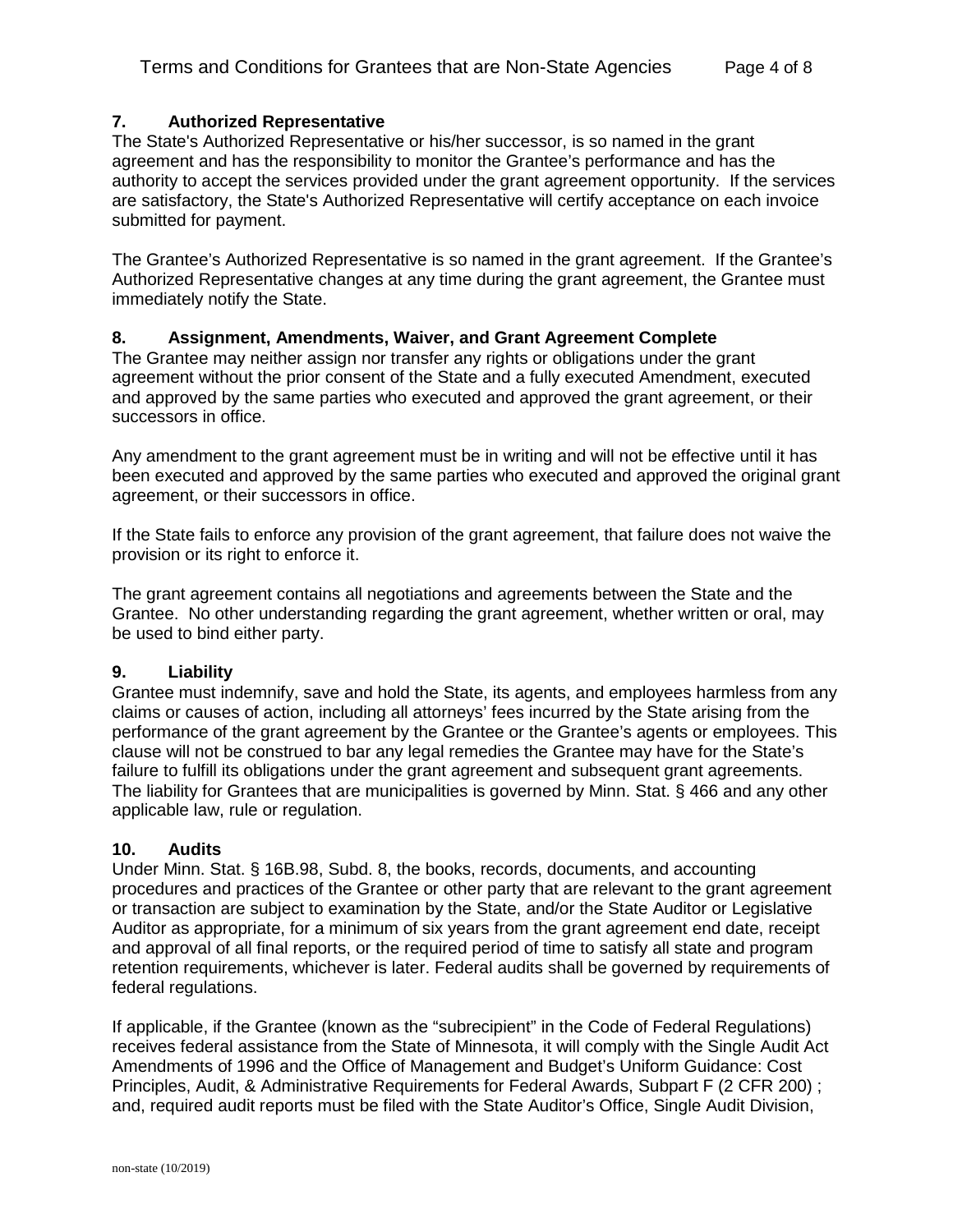and with federal and state agencies providing federal assistance, and the Department of Public Safety within nine months of the Grantee's fiscal year end.

#### **11. Government Data Practices**

The Grantee and the State must comply with the Minnesota Government Data Practices Act, Minnesota Statutes, Chapter 13, as it applies to all data provided by the State under the grant agreement, and as it applies to all data created, collected, received, stored, used, maintained or disseminated by the Grantee under the grant agreement. The civil remedies of Minnesota Statutes, section 13.08 apply to the release of the data referred to in this clause by either the Grantee or the State.

If the Grantee receives a request to release the data referred to in this clause, the Grantee must immediately notify the State. The State will give the Grantee instructions concerning the release of the data to the requesting party before the data is released. The Grantee's response to the request shall comply with the applicable law.

### **12. Workers' Compensation**

Grantee certifies that it is in compliance with Minnesota Statutes, § 176.181, Subdivision 2, pertaining to workers' compensation insurance coverage. The Grantee's employees and agents will not be considered State employees. Any claims that may arise under the Minnesota Workers' Compensation Act on behalf of these employees and any claims made by any third party as a consequence of any act or omission on the part of these employees are in no way the State's obligation or responsibility.

### **13. Publicity and Endorsement**

Any publicity regarding the subject matter of the grant agreement must be in accordance with the Guidelines included in this application. Any publicity regarding the subject matter of this grant contract must identify the State as the sponsoring agency and must not be released without prior written approval from the State's Authorized Representative. For purposes of this provision, publicity includes notices, informational pamphlets, press releases, research, reports, signs, and similar public notices prepared by or for the Grantee individually or jointly with others, or any subcontractors, with respect to the program, publications, or services provided resulting from this grant contract. All projects primarily funded by state grant appropriation must publicly credit the State of Minnesota, including on the grantee's website when practicable. The Grantee must not claim that the State endorses its products or services.

# **14. Governing Law, Jurisdiction, and Venue**

Minnesota law, without regard to its choice-of-law provisions, governs the grant agreement. Venue for all legal proceedings out of the grant agreement, or its breach, must be in the appropriate state or federal court with competent jurisdiction in Ramsey County, Minnesota.

# **15. Termination**

Termination by the State. The State may terminate the grant agreement at any time, with or without cause, upon 30 days' written notice to the Grantee. Upon termination, the Grantee will be entitled to payment, determined on a pro rata basis, for services satisfactorily performed.

Termination by the Grantee. The Grantee may request termination upon 30 day's notice to the State's Authorized Representative. Upon termination, the Grantee is entitled to payment for services actually performed satisfactorily and agrees to return any unused funds to the State.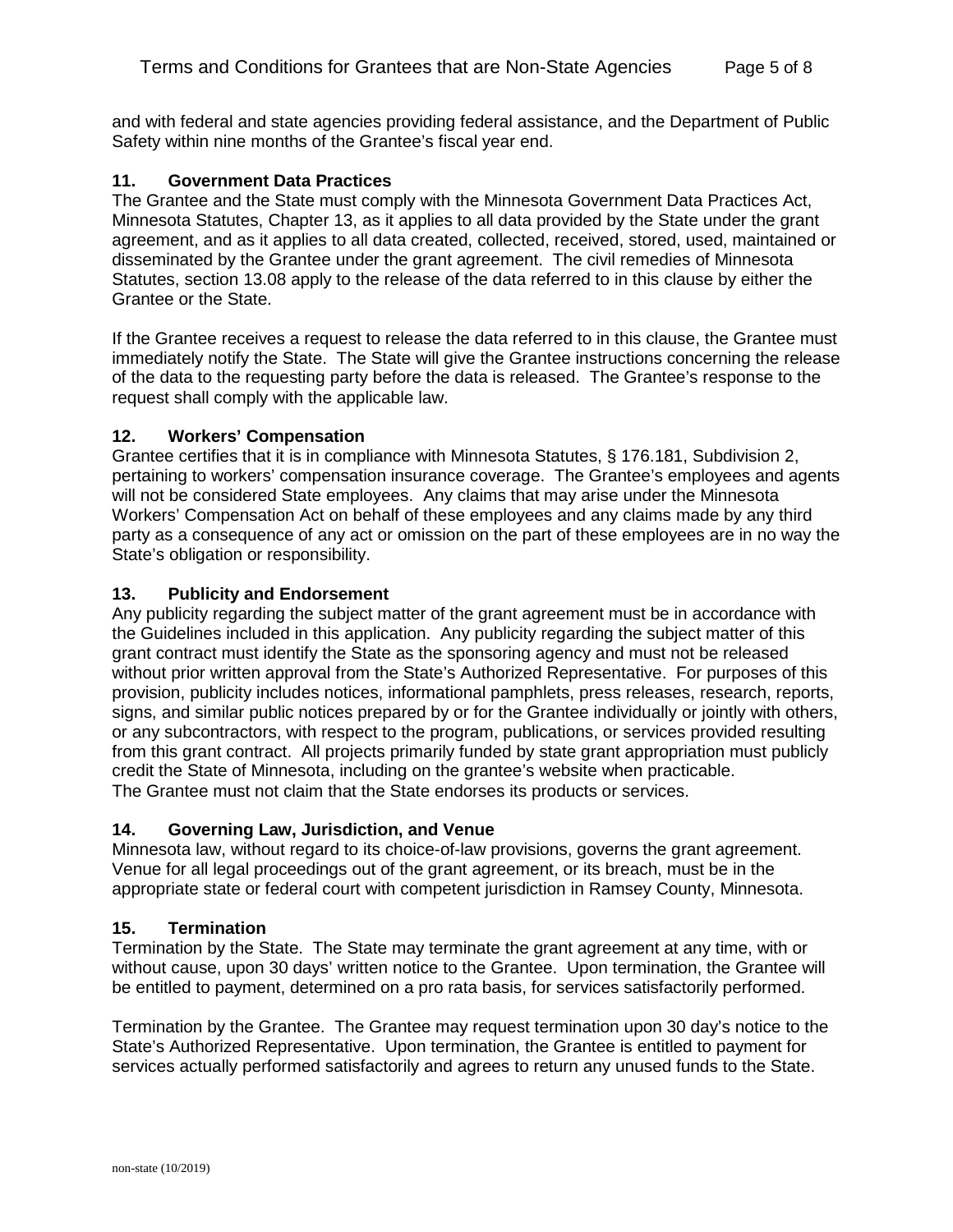Termination for Insufficient Funding. The State may immediately terminate the grant agreement if it does not obtain funding from the Minnesota Legislature, or other funding source; or if funding cannot be continued at a level sufficient to allow for the payment of the services under the grant agreement. Termination must be by written or fax notice to the Grantee. The State is not obligated to pay for any services that are provided after notice and effective date of termination. However, the Grantee will be entitled to payment, determined on a pro rata basis, for services satisfactorily performed to the extent that funds are available. The State will not be assessed any penalty if the grant agreement is terminated because of the decision of the Minnesota Legislature, or other funding source, not to appropriate funds. The State must provide the Grantee notice of the lack of funding within a reasonable time of the State receiving that notice.

Termination for Failure to Comply. The State may terminate the grant agreement immediately if the State finds that there has been a failure to comply with the provisions of the grant award, that reasonable progress has not been made or that the purpose for which the funds were granted have not been or will not be fulfilled. The State may take action to protect the interests of the State of Minnesota, including the refusal to disburse additional funds and requiring the return of all or part of the funds already disbursed.

### **16. Data Disclosure**

Under Minnesota Statutes, § 270C.65, Subd.3 and other applicable law, the Grantee consents to disclosure of its social security number, federal employer tax identification number, and/or Minnesota tax identification number, already provided to the State, to federal and state tax agencies and state personnel involved in the payment of state obligations. These identification numbers may be used in the enforcement of federal and state tax laws which could result in action requiring the Grantee to file state tax returns and pay delinquent state tax liabilities, if any, or pay other state liabilities.

# **17. Intellectual Property Rights (if applicable)**

(A) *Intellectual Property Rights.* The State owns all rights, title, and interest in all of the intellectual property rights, including copyrights, patents, trade secrets, trademarks, and service marks in the Works and Documents *created and paid for under this contract*. Works means all inventions, improvements, discoveries (whether or not patentable), databases, computer programs, reports, notes, studies, photographs, negatives, designs, drawings, specifications, materials, tapes, and disks conceived, reduced to practice, created or originated by the Grantee, its employees, agents, and subcontractors, either individually or jointly with others in the performance of this contract. Works includes "Documents." Documents are the originals of any databases, computer programs, reports, notes, studies, photographs, negatives, designs, drawings, specifications, materials, tapes, disks, or other materials, whether in tangible or electronic forms, prepared by the Grantee, its employees, agents, or subcontractors, in the performance of this contract. The Documents will be the exclusive property of the State and all such Documents must be immediately returned to the State by the Grantee upon completion or cancellation of this contract. To the extent possible, those Works eligible for copyright protection under the United States Copyright Act will be deemed to be "works made for hire." The Grantee assigns all right, title, and interest it may have in the Works and the Documents to the State. The Grantee must, at the request of the State, execute all papers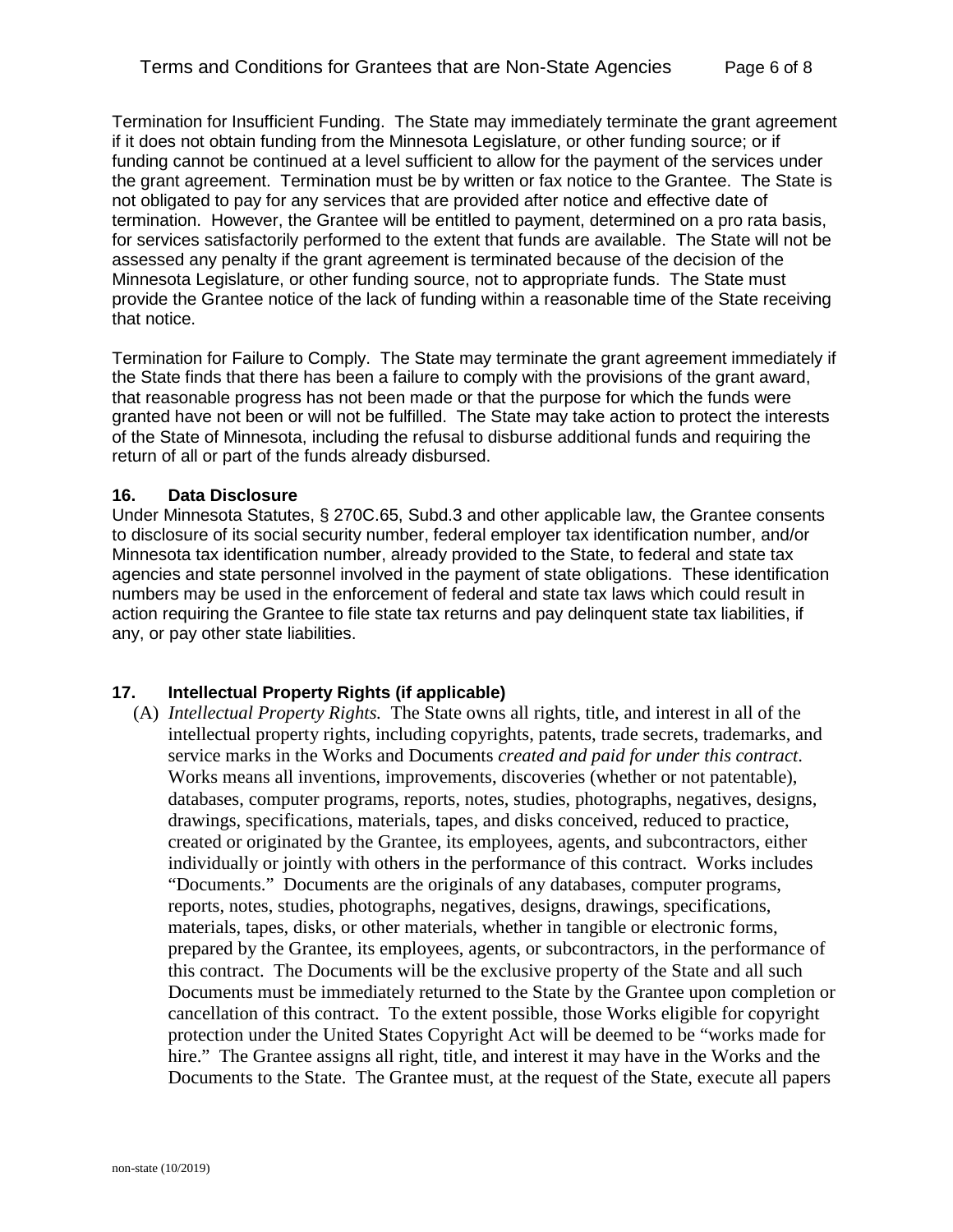and perform all other acts necessary to transfer or record the State's ownership interest in the Works and Documents.

- (B) *Obligations*
	- (1) *Notification*. Whenever any invention, improvement, or discovery (whether or not patentable) is made or conceived for the first time or actually or constructively reduced to practice by the Grantee, including its employees and subcontractors, in the performance of this contract, the Grantee will immediately give the State's Authorized Representative written notice thereof, and must promptly furnish the Authorized Representative with complete information and/or disclosure thereon.
	- (2) *Representation.* The Grantee must perform all acts, and take all steps necessary to ensure that all intellectual property rights in the Works and Documents are the sole property of the State, and that neither Grantee nor its employees, agents, or subcontractors retain any interest in and to the Works and Documents. The Grantee represents and warrants that the Works and Documents do not and will not infringe upon any intellectual property rights of other persons or entities. Notwithstanding Clause 8, the Grantee will indemnify; defend, to the extent permitted by the Attorney General; and hold harmless the State, at the Grantee's expense, from any action or claim brought against the State to the extent that it is based on a claim that all or part of the Works or Documents infringe upon the intellectual property rights of others. The Grantee will be responsible for payment of any and all such claims, demands, obligations, liabilities, costs, and damages, including but not limited to, attorney fees. If such a claim or action arises, or in the Grantee's or the State's opinion is likely to arise, the Grantee must, at the State's discretion, either procure for the State the right or license to use the intellectual property rights at issue or replace or modify the allegedly infringing Works or Documents as necessary and appropriate to obviate the infringement claim. This remedy of the State will be in addition to and not exclusive of other remedies provided by law.

#### **18. Other Provisions be it understood:**

- a. By filing of this application, the applicant has therefore obtained the necessary legal authority to apply for and receive the proposed grant;
- b. The filing of this application has been authorized by applicant's governing body, and the official who has applied his/her electronic signature to this application has been duly authorized to file this application for and on behalf of said applicant, and otherwise to act as the representative of the applicant in connection with this application;
- c. The activities and services for which assistance is sought under this grant will be administered by or under the supervision and control of applicant;
- d. Fiscal control and accounting procedures will be used to ensure proper disbursement of all funds awarded;